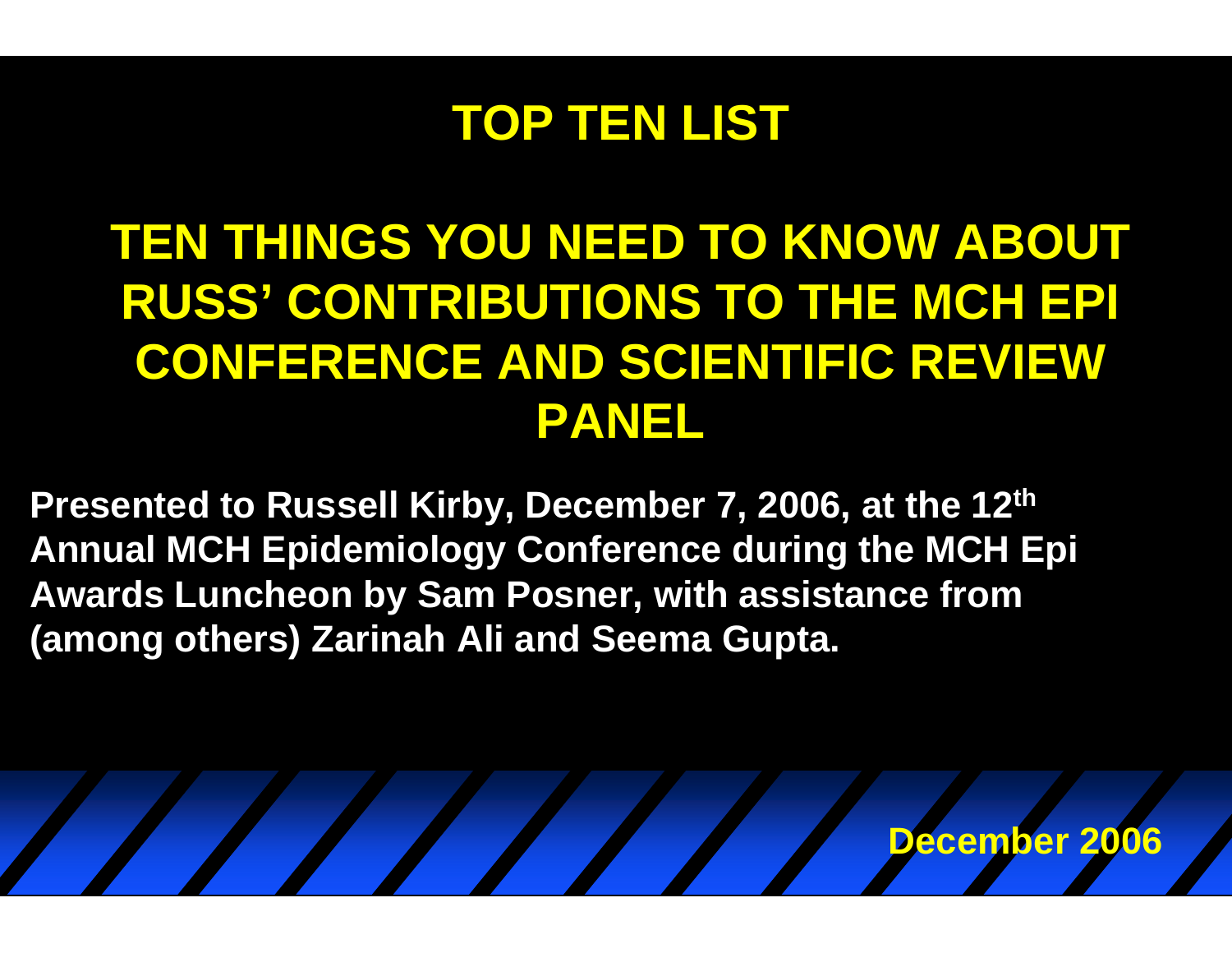## **Number 10**

**You need to know that Russ always knows there is a better way to do things.** 

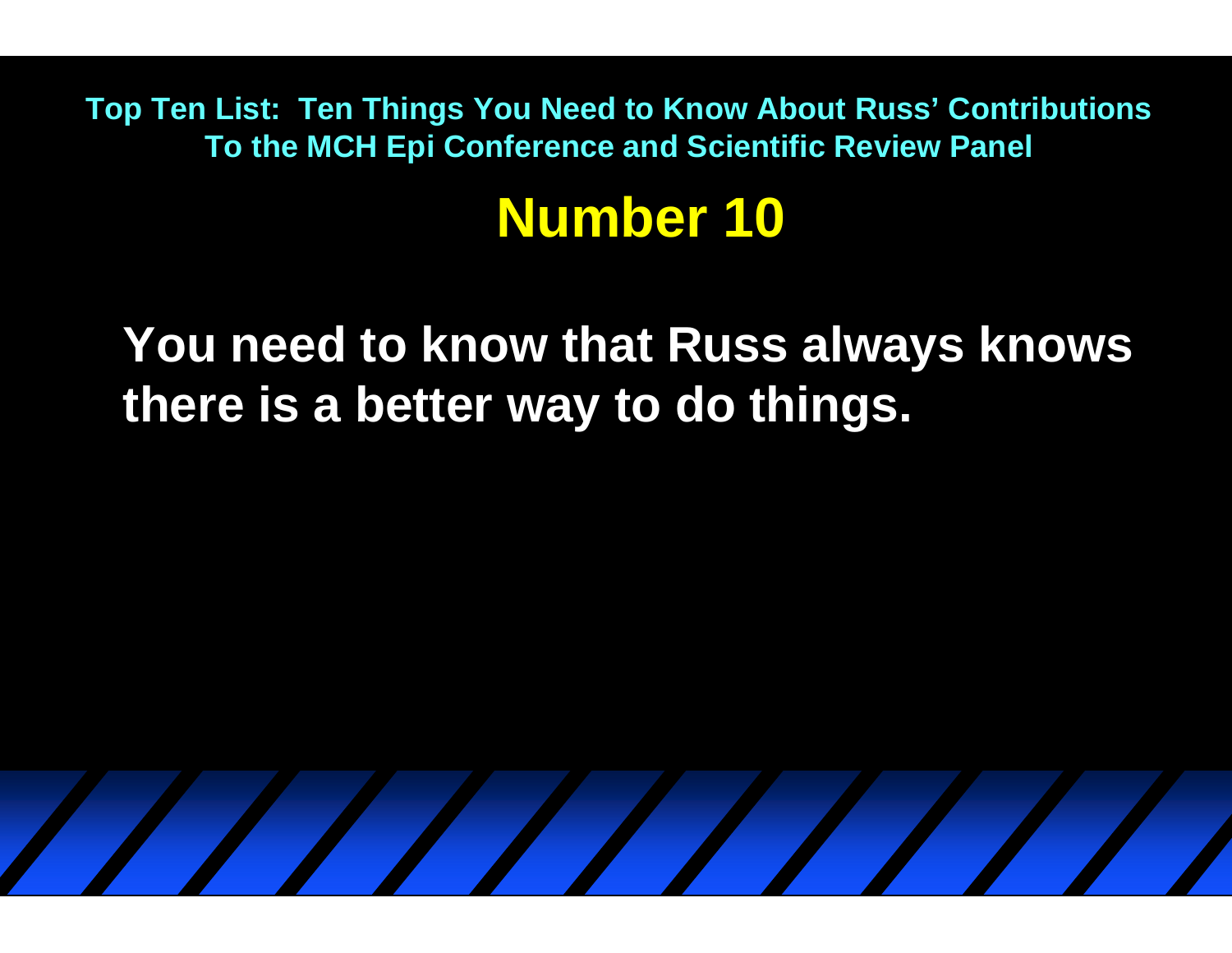## **Number 9**

**You need to know that there is always an example of how things are done in Wisconsin that is relevant to whatever is being discussed.**

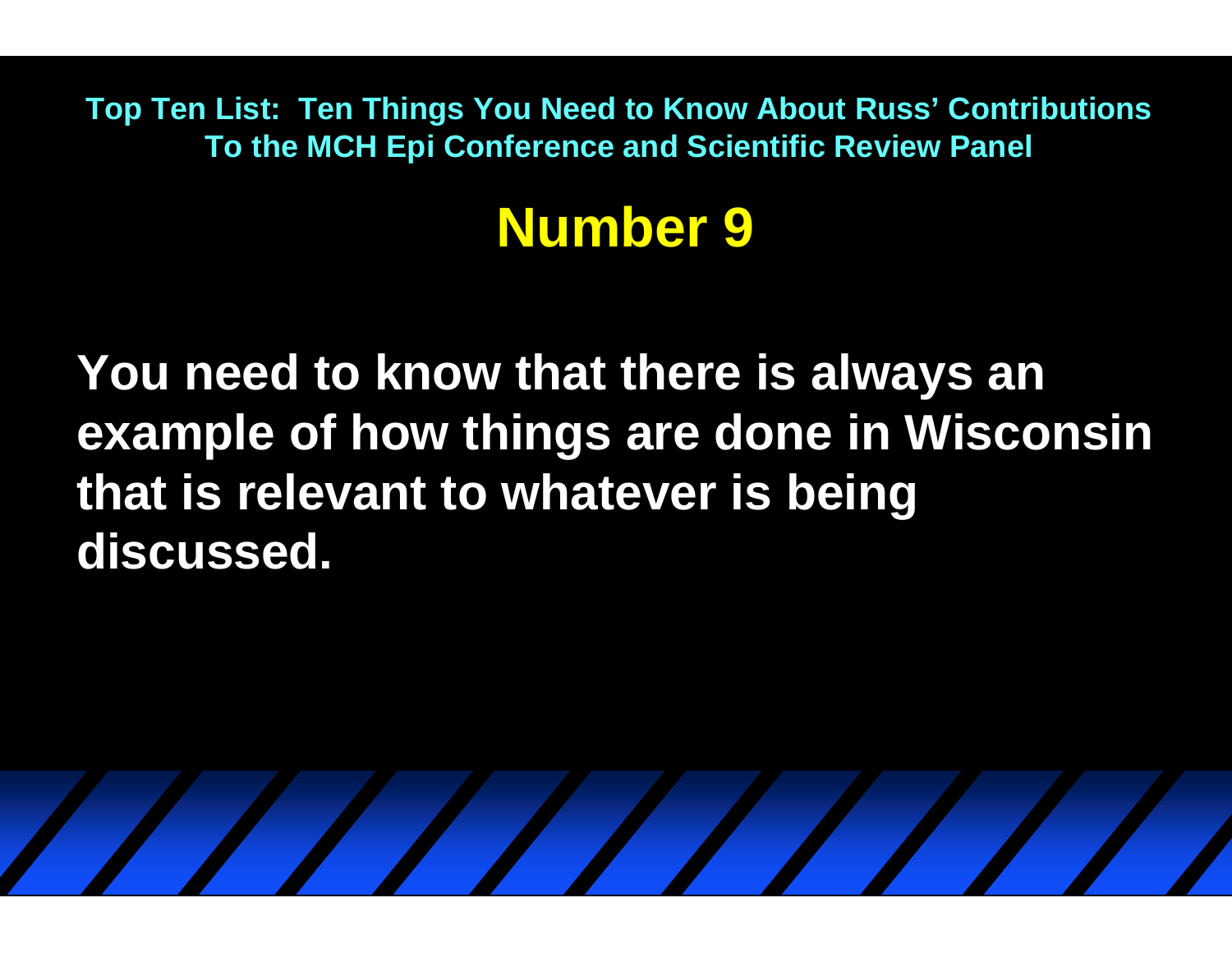#### **Number 8**

#### **You need to know that Russ loves diagrams.**

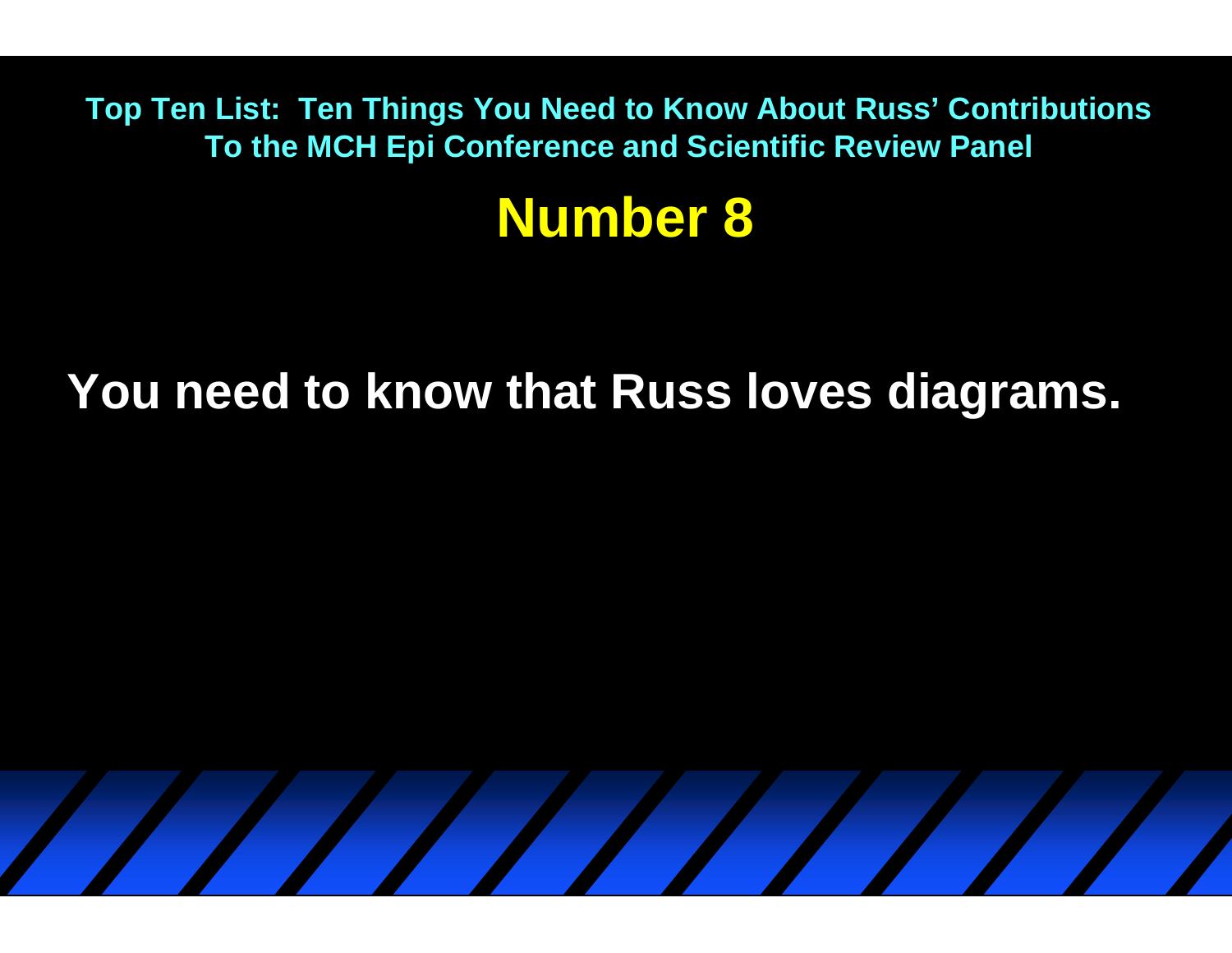# **Number 7**

**You need to know that according to Russ, everything can be entered into a spreadsheet that will standardize the scores of all the reviewers and output all the relevant summary statistics.**

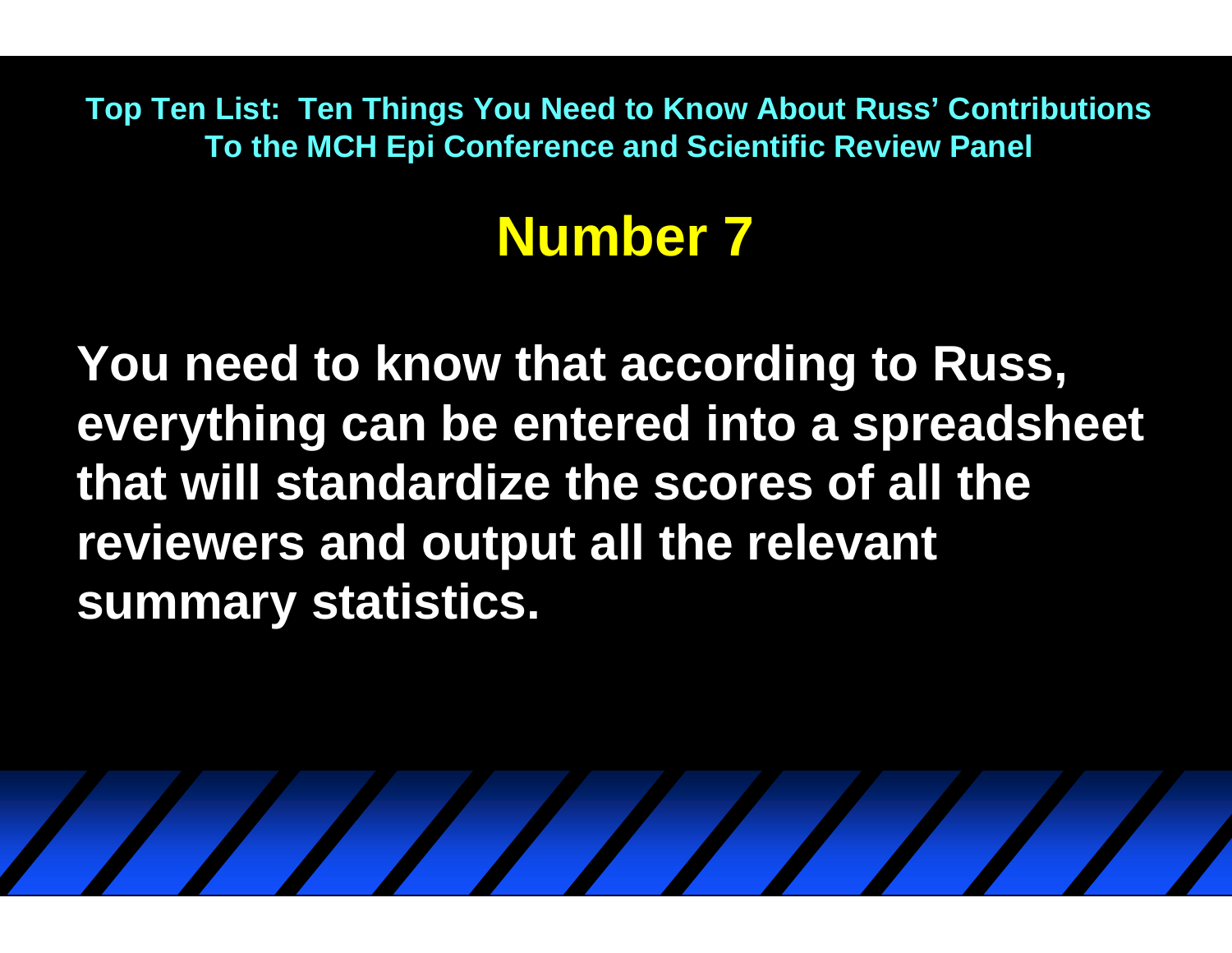## **Number 6**

**You need to know that Russ is dedicated to mentoring and promoting student involvement.**

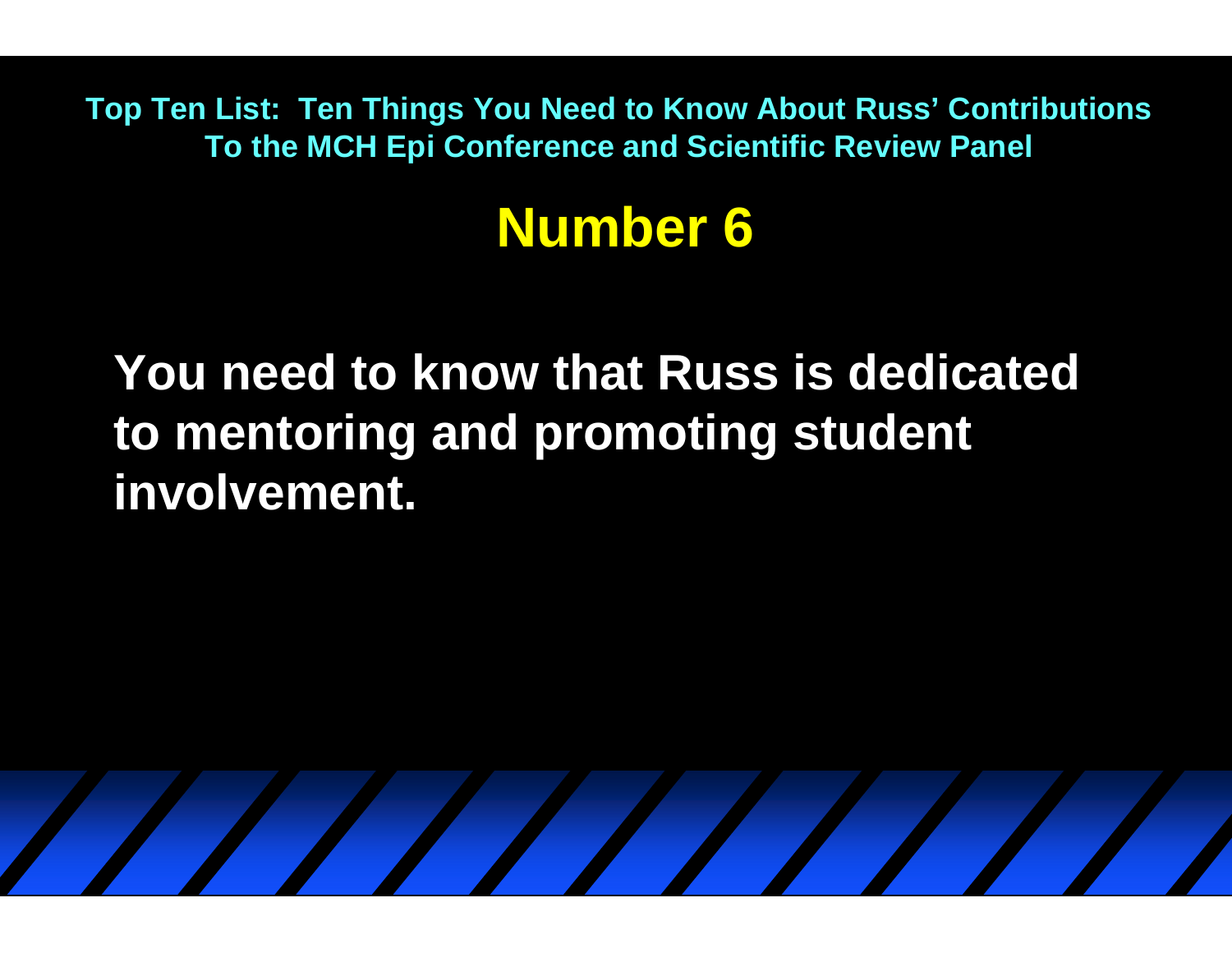### **Number 5**

**You need to know that Russ has a very dry dry sense of humor and a wry smile.**

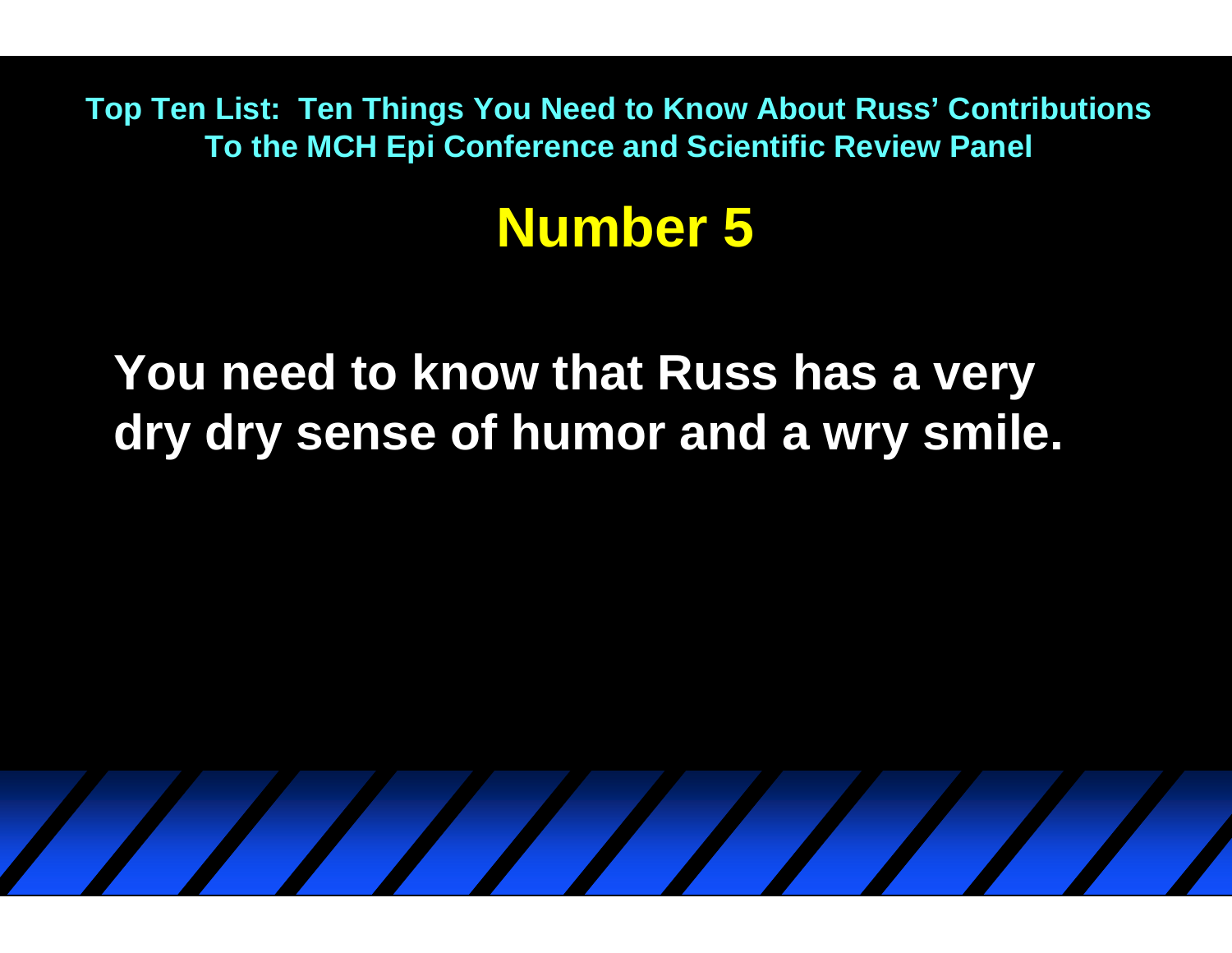# **Number 4**

**You need to know that Russ is always interested in taking anyone who will listen to the Red Light Café to hear bluegrass music and talk about the Amniotic Band.**

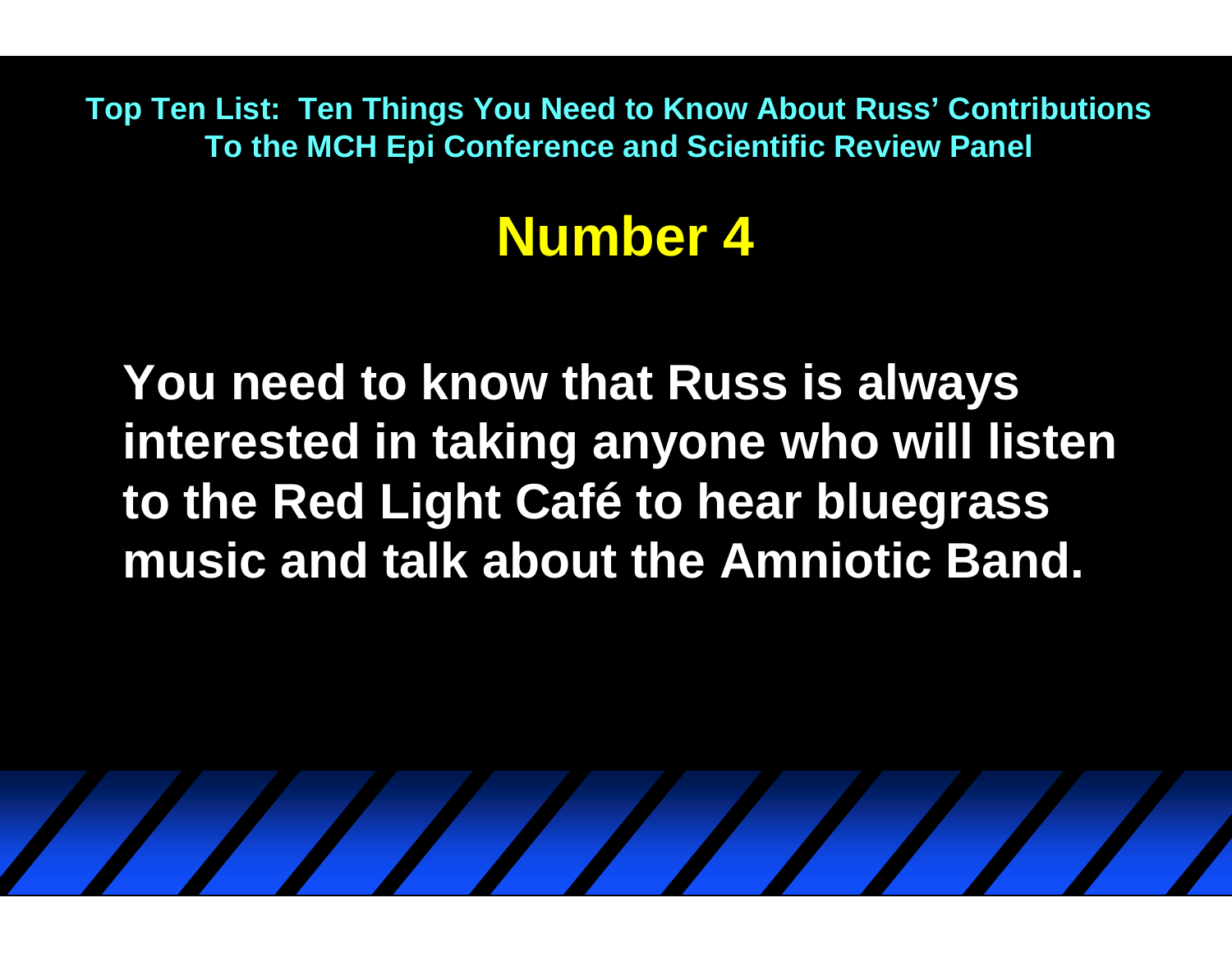# **Number 3**

**You need to know that Russ has been a key part of growing and improving the science, as well as linking science to program at MCH EPI through his work on the Scientific Review Panel.**

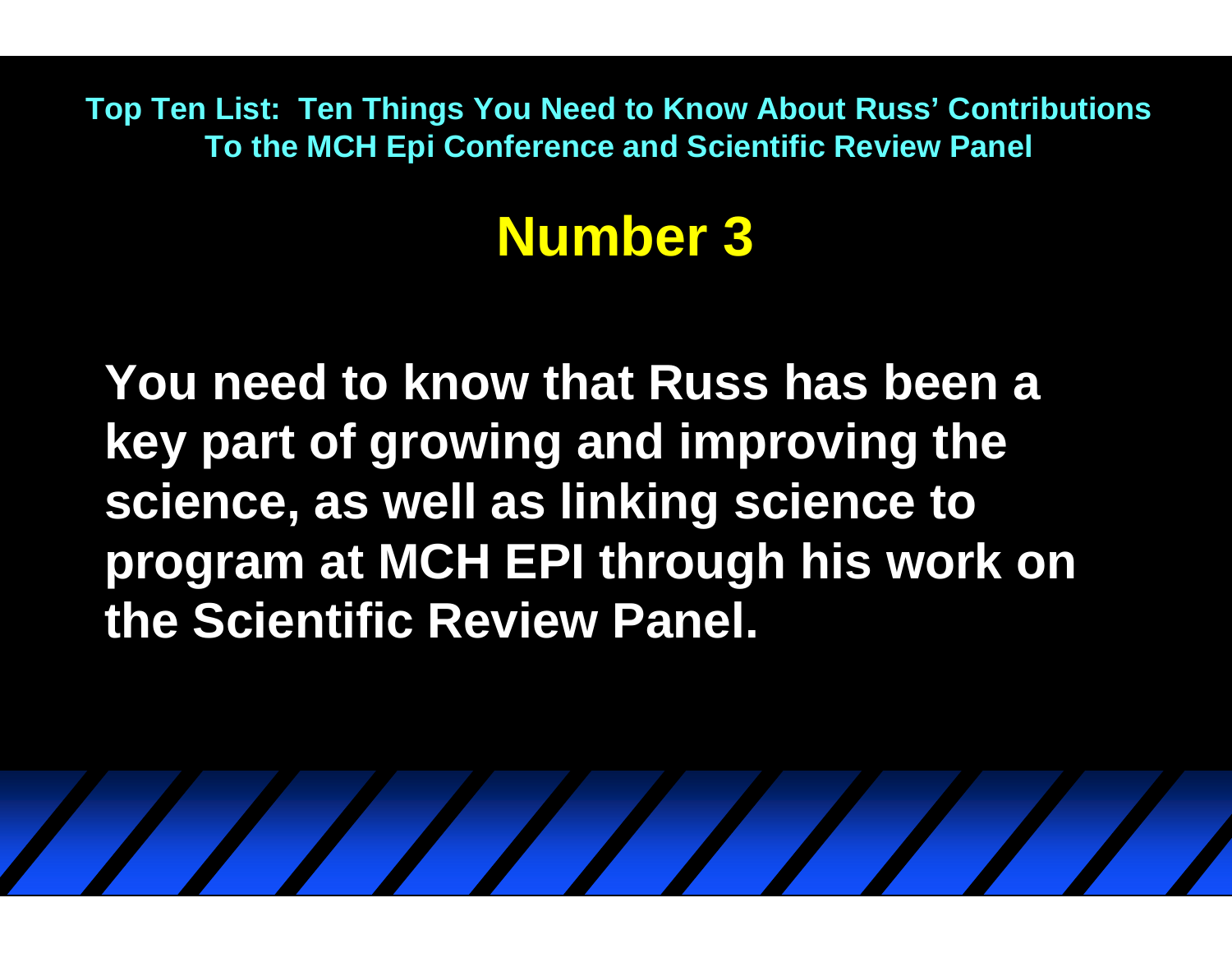### **Number 2**

### **You need to know that Russ is fond of saying 'you need to know".**